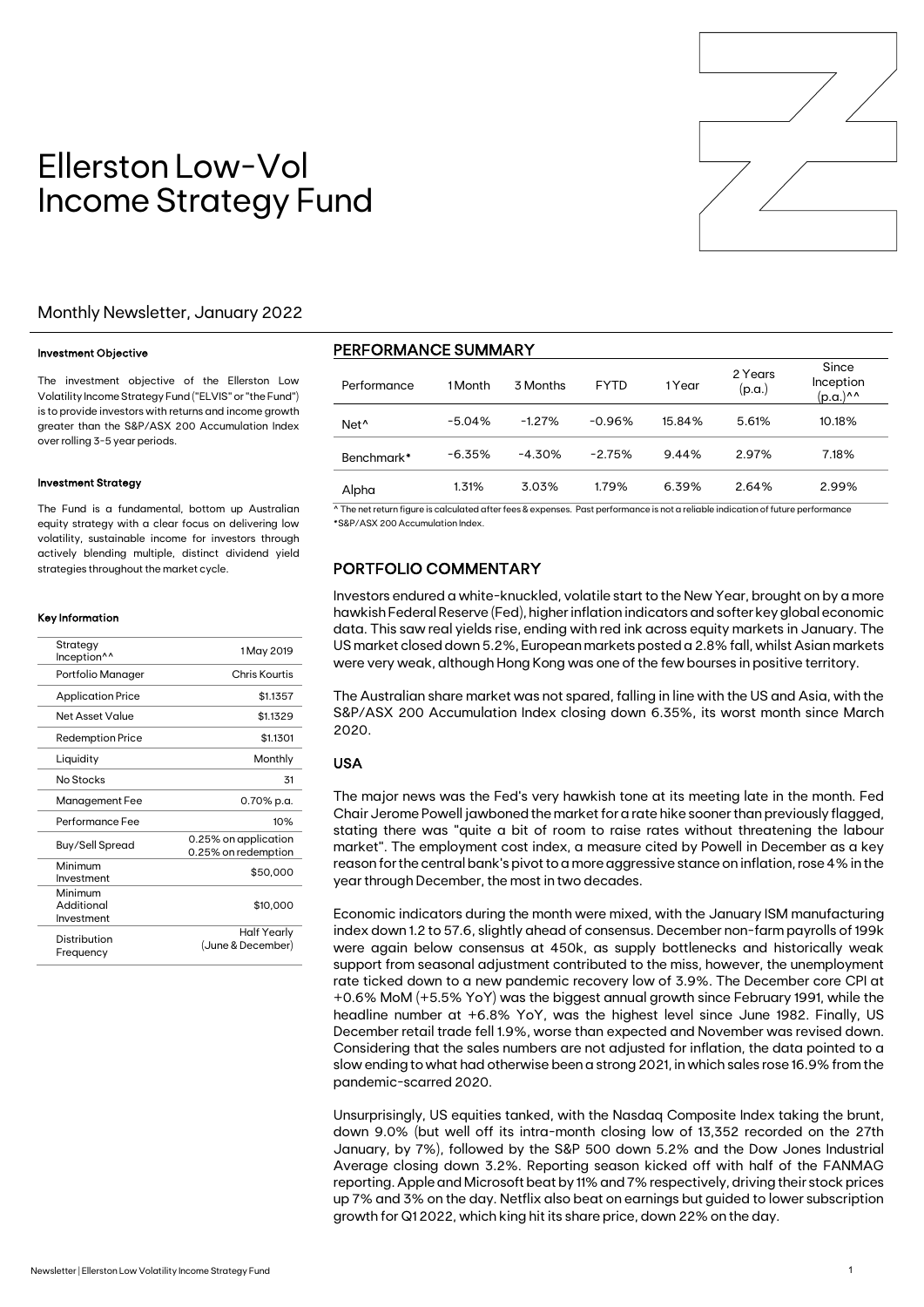#### Europe

The Eurozone economic recovery ran out of steam this month as renewed restrictions imposed to contain the Omicron variant put another dent in bloc's dominant services activity, just as input prices continued to soar. The Eurozone Composite PMI for January was down to 52.4 from 53.3, to an 11 month low due to a drag from services caused by COVID-19 induced labour shortages. However, the Manufacturing PMI rose to a 5 month high of 59.0, comfortably ahead of forecasts.

The Euro STOXX 50 Index finished the month down 2.8%. Among the major exchanges, France's CAC 40 fell 2.1%, Germany's DAX was 2.6% lower and the UK's FTSE 100 was the standout, bucking the trend and closing up 1.1%.

#### Asia

China's exports remained strong (+20.9% YoY), manufacturing and infrastructure investment improved, while pandemic restrictions continued to depress retail sales. Q4 GDP growth slowed to +4% YoY, but was much better than expected, December YoY Industrial production was up 4.3% versus 3.8% in the previous month and FAI rose 2.0% YoY compared to November's woeful 2.2% decline.

Asian equity markets were generally mixed, with the Hang Seng up 1.7%, India's SENSEX down 0.4%, the Nikkei 225 6.2% lower, China's SSE fell 7.7%, whilst the laggard was the Korean KOSPI, down 10.6%.

#### **Commodities**

Iron ore bounced another 19% to US\$142/tonne, taking a lead from China's 22% increase in December steel production and Brazil's weather impacted shipments. The Brent oil price ended 17% higher at US\$91 per barrel, impacted by geopolitical tensions in the Ukraine and supply side concerns. The base metals complex was stronger, with the major metals aluminium and nickel both up 9%, however copper lagged, down 2%. Coking and thermal coal prices continued rising 24% and 41% respectively to record levels, as cold weather and sky high gas prices continue to add support. Gold was 2% weaker at US\$1,800 per ounce as higher inflation prints were offset by significantly higher bond yields.

#### Bonds

US 10-year treasury yield rocketed 27bps to 1.78% in January and the Australian 10-year bond likewise rose 22bps to 1.89%. The RBA announced its decision to leave its official interest rate target on hold at 10bps and chose to stop purchasing bonds. It also flagged that the Quantitative Easing (QE) cessation move is not linked to near-term rate hikes.

The AUD was 2% lower at US\$0.71, given the strength in the greenback, driven by higher US interest rates.

## Australia

In January, the S&P/ASX 200 Accumulation Index finished 6.35% lower. The Energy sector (up 7.9%, driven by Woodside Petroleum's 14.3% rise) was the highest contributor to the Index's performance, adding 23bps, followed by Utilities (up 2.6%), contributing 3bps and then Materials again (up 0.8%, with the rest of the sector offsetting BHP rise of 11.7%) adding 2bps. The bottom three contributing sectors were Financials (-192 points being the worst), followed by Health Care (-123 points) and Information Technology (-78 points). The best performing sub-index was again the ASX 200 Resources Index, which finished up 3.0%, outperforming the broader benchmark, whilst the major underperformer was the ASX 200 A-REIT Index, which closed down a whopping 9.5%.

For the month, the top stocks that made a positive contribution to the Index's return were: BHP Group (+59 points), Rio Tinto (+20 points), Woodside Petroleum (+13 points), Santos (+11 points) and Fortescue Metals (+4 points). Conversely, the top five stocks detracting from the Index's performance were: CSL (-66 points), CBA (-59 points), Macquarie Group (-36 points), Wesfarmers (-34 points) and NAB (-27 points).

In economic news domestically, the labour market tightened further in December with 65K jobs added and the unemployment rate fell to 4.2% from 4.6%. Inflation moved higher in the December quarter with the headline CPI at 3.5% YoY and the "underlying" trimmed mean spiked to 2.6% YoY. This level was above the RBA's forecast and towards the upper end of its target band.



Source: Morgan Stanley.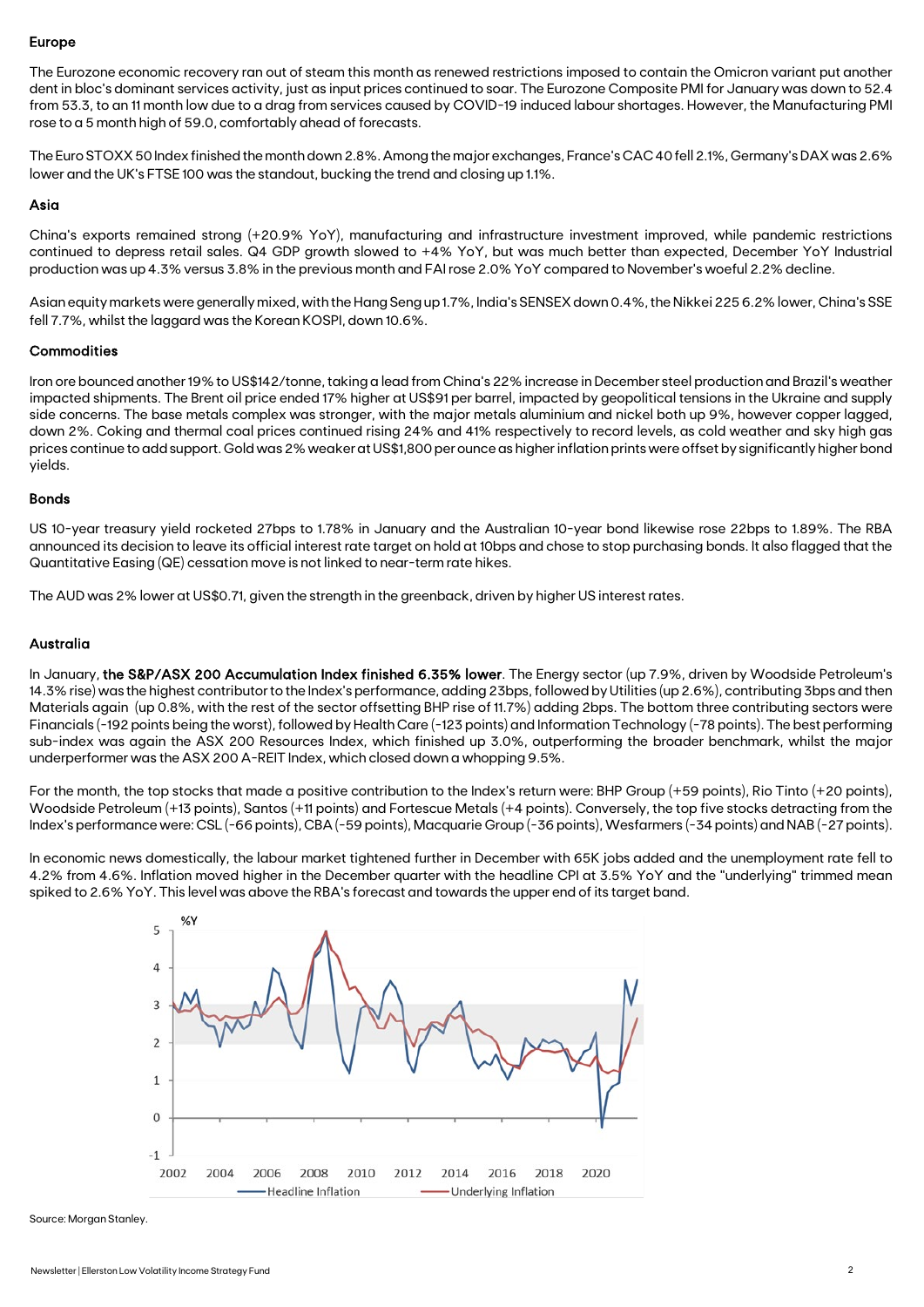### The Market Hits

#### Champion Iron (CIA +18.6%) / BHP Group (BHP +11.7%)/ Rio Tinto (RIO +11.4%)

These stocks all caught a major tailwind from the higher iron ore prices which rallied another 19% during the month. Given Champion's financial leverage as a result of its high cost Canadian operations, not surprisingly, CIA was the star outperformer.

### Beach Energy (BPT +17.5%) / Woodside Petroleum (WPL +14.3%) / Santos (STO +13.2%) / Worley (WOR +8.7%)

Global energy shares were amongst the best performers in January and Australia was no exception. Domestic energy names were all beneficiaries of the material rise in oil prices during the month, with Brent up 17% to US\$91 per barrel. Engineering company WOR, whilst not a hydrocarbon producer, still derives around 50% of its revenue from the energy sector, resulting in increased activity for WOR, given the improved industry profitability driven by much higher oil prices.

## AGL Energy (AGL +15.6%)

AGL is of course heavily leveraged to base-load electricity pricing. The recent strong rally in wholesale forward prices has resulted in renewed investor interest ahead of its proposed demerger and its recent fall to a 22 year low in November.

#### Unibail-Rodamco-Westfield (URW +11.9%)

Whilst Australian REITS underperformed the local market, global REITS outperformed and dual listed URW benefitted from the 9% rise in the French listed company and weakness in the A\$.

#### G.U.D. Holdings (GUD +8.4%)

On 30 November, auto parts, pumps and water pressure systems manufacturing and distribution company, GUD's acquired AutoPacific Group, the market leader in the fast growing 4WD towing category for \$745m. The acquisition was partly financed by a deep discounted \$405m equity raising which weighed heavily on the stock in December (-5.5%). The stock price reacted positively in January to a number of belated broker earnings and recommendation upgrades, highlighting the positive strategic move post the acquisition.

#### The Market Misses:

### PointsBet Holdings (PBH -31.1%)

Against the backdrop of a brutal sell off globally in tech, i-gaming and online entertainment shares, PBH's share price performance disappointed this month, though, nothing stock-specific. Across the globe, sports betting/gaming stocks have felt the brunt of a swift change in investor sentiment, shifting 6 months ago from a very constructive view of the opportunity to capture share in an estimated US\$50bn market. Investors are now taking a much shorter-term view which scrutinizes quarterly market share movements and levels of marketing spend, as the headwinds of the hyper-competitive environment to acquire customers persists. Despite securing a New York license, gaining regulatory approvals in Pennsylvania, recording a 34% YoY handle growth in Australia and delivering on a number of other key deliverables (including group net win up 73% YoY), PBH's solid 2Q update barely moved the needle on its share price. PBH's cash burn during Q2 was relatively high, but included a \$25m payment for New York access and higher up front marketing spend in Australia to push the Spring Racing Carnival. We would expect a materially lower figure next quarter and with over \$500m of corporate cash on the balance sheet, PBH should be able to weather the storm over the medium term.

## Megaport (MP1 -27.8%)

Former tech darling, MP1, sold off in January, again reflecting the pressure on tech, specifically profitless tech, and a mixed trading update. Despite maintaining its revenue trajectory, disappointingly, margin improvement was delayed as a result of a transition in business model with higher costs, which effectively pushed break even expectations out by another year. The company also capped off the negative month with a second rejection from shareholders on directors' pay.

#### Pro Medicus (PME -27.8%)

PME, a leading imaging IT provider, shed 13% in the first week of trading in 2022 on no specific company news, weighed down by the wider healthcare sell off spurred by the Omicron variant's impact on the medical services sector.

## Pinnacle Investment Management (PNI -27.7%)

Listed investment managers were under severe pressure, as markets corrected, but PNI fell significantly more. Investors questioned its prospects going forward, given its "growthier" affiliates were being impacted by the current market tilt away from growth stocks and rotation back into the resources sector, especially the EV cohorts.

## Afterpay/Block (APT/SQ2 -27.1%)

Following the all scrip implementation of the scheme of arrangement with US company Block (formerly known as Square), APT ceased trading on 19th January, with the commencement of trading of the new Block CDI's under the symbol SQ2 on the 20th January. Shareholders who stayed for the long haul, since the merger announcement on 2 August, have taken a ~27% hit during the month and have suffered a mind-snapping 56% drawdown from the August closing price of \$137.59 per share. The newspaper banner of the largest ever Australian M&A transaction at \$39bn (now \$18bn) may possibly go down in the history books as the worst local takeover ever, highly reminiscent of the AOL-Time Warner merger in the dying days of the Tech Bubble in 2000, for those who were around back then.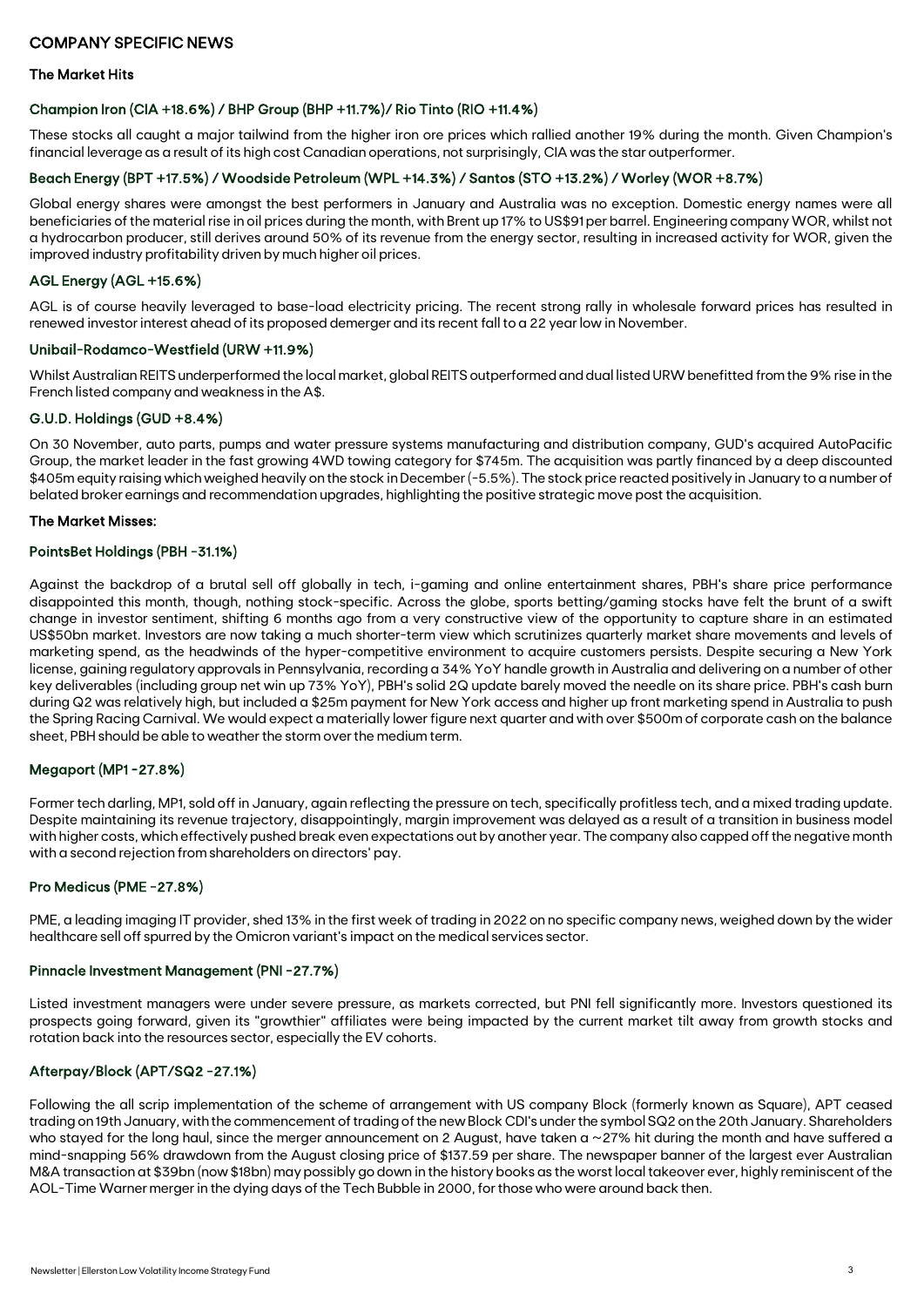## Zip Co (Z1P -27.0%)

Buy now, pay later (BNPL) stocks came under further pressure globally during the month, sparked by the market meltdowns, with the prospect of higher rates particularly impacting the "profitless growth" areas of the market. Z1P shares fell in line with APT/SQ2.

## Wisetech Global (WTC -22.7%)

Technology stocks were in the firing line as the Fed's pivot on rates and liquidity dragged markets down, with WTC being no exception.

#### Imugene (IMU -22.5%)

Despite positive developments from the European Patent Office and an announcement of a new clinical trial supply agreement with Swiss pharmaceutical company, Roche, IMU, the recent immune-oncology company addition to the ASX200, sank in January. The stock was caught in the healthcare sell off and fuelled further by the retirement of well-respected Chief Medical Officer, Dr. Rita Laeufle.

## Tyro Payments (TYR -21.7%)

A combination of Omicron impacts on its merchant terminals business, the market's pivot away from technology stocks and the company's recent AGM downgrade lingering, dragged the stock down.

### Altium (ALU -21.0%)

No specific news on Software developer ALU during the month, but again, the stock prices of technology sector were down across the board. Those who were waiting for another bid, after the company rejected the Autodesk offer in July, are still pondering.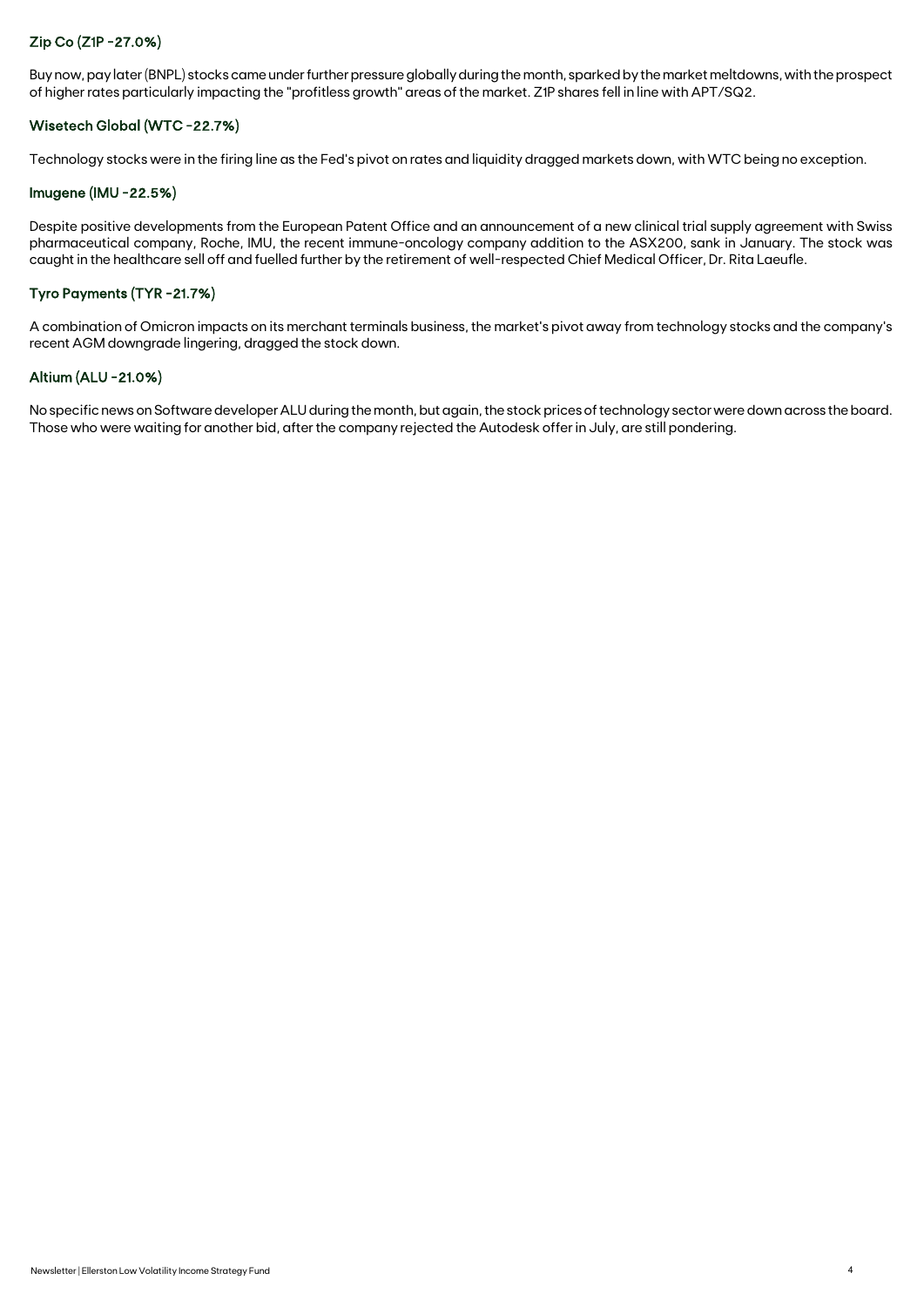## FUND PERFORMANCE

In a brutal period for global financial markets, the Fund was down 4.80% for the month, outperforming the benchmark return of -6.35%, and continuing to show resilience for the FYTD by being down a modest 0.26%, versus the benchmark which has fallen 2.75%.

In terms of factor analysis for the month of January, Value significantly outperformed. Energy (+7.9%), led by Woodside Petroleum up 14.3% and Santos up 13.2% with the tailwind of 17% higher oil prices, was the best performing sector. Followed by Utilities (+2.6%), with AGL up 15.6% and Origin Energy up 7.3% and Materials (+0.8%) driven by BHP +11.7% and Rio Tinto up 11.4%, were particularly favoured.

BHP has been one of the few bright spots in the Australian equity market in the early part of 2022 with a +11.7% absolute and +18% marketrelative for the month. Only a handful of times in the past decade or so have we seen BHP outperform the broader market by more double digits in a single month and in January, it was right up there with the biggest of those readings. Furthermore, BHP has significantly outperformed the market for the third month in a row (+31% cumulative alpha since the start of November), simply astonishing.

| Returns' (%)           | Gross   | Benchmark* | <b>Excess</b> | Net Return |
|------------------------|---------|------------|---------------|------------|
| 1 Month                | $-4.80$ | $-6.35$    | 1.55          | $-5.04$    |
| 3 Months               | $-0.85$ | $-4.30$    | 3.45          | $-1.27$    |
| <b>2022 FYTD</b>       | $-0.26$ | $-2.75$    | 2.49          | $-0.96$    |
| 1 Year                 | 17.12   | 9.44       | 7.67          | 15.84      |
| 2 Years (p.a.)         | 6.74    | 2.97       | 3.76          | 5.61       |
| Since Inception (p.a.) | 11.33   | 7.18       | 4.15          | 10.18      |

Past performance is not a reliable indicator of future performance.

1 The return figures are calculated using the redemption price for Class A Units and on the basis that distributions are reinvested. The Gross and Excess return figures are before fees and expenses whereas the Net Return figures are net of fees and expenses for the Class A Units. Returns of the Fund may include audited and un-audited results. Past performance is not a reliable indicator of future performance.

\* The benchmark was changed from the S&P/ASX 200 Accumulation Ex REITS Index to the S&P/ASX 200 Accumulation Index on 1 July 2012.

## Month of January Attribution



#### Securities Not Held

| $-0.3%$ , RIO | APT, 0.2% |
|---------------|-----------|
| $-0.2%$ , WPL | WES, 0.2% |
| $-0.2%$ , STO | MQG, 0.1% |

Source: Ellerston Capital.

The main positive contributors to this month's performance were overweight positions in: BHP Group (BHP +11.7%), Ampol (ALD +0.2%), Amcor (AMC +1.8%) and Alumina (AWC +1.1%).

Amcor (AMC) continues to execute exceptionally well and deliver results for its shareholders despite a persistently challenging operating environment.

Zero weight positions that also helped included Afterpay/ Block (APT/SQ2 -27.1%), Wesfarmers (WES -11.1%), and Macquarie Group (MQG -10.6%).

The main detractors to performance for the month were overweight holdings in: Ansell (ANN -15.1%), Charter Hall Group (CHC -18.6%) and Australian Finance Group (AFG -18.5 %).

Not holding the following shares that outperformed the broader market and somewhat constrained returns were: Rio Tinto (RIO +11.4%), Woodside Petroleum (WPL +14.3) and Santos (STO +13.2%).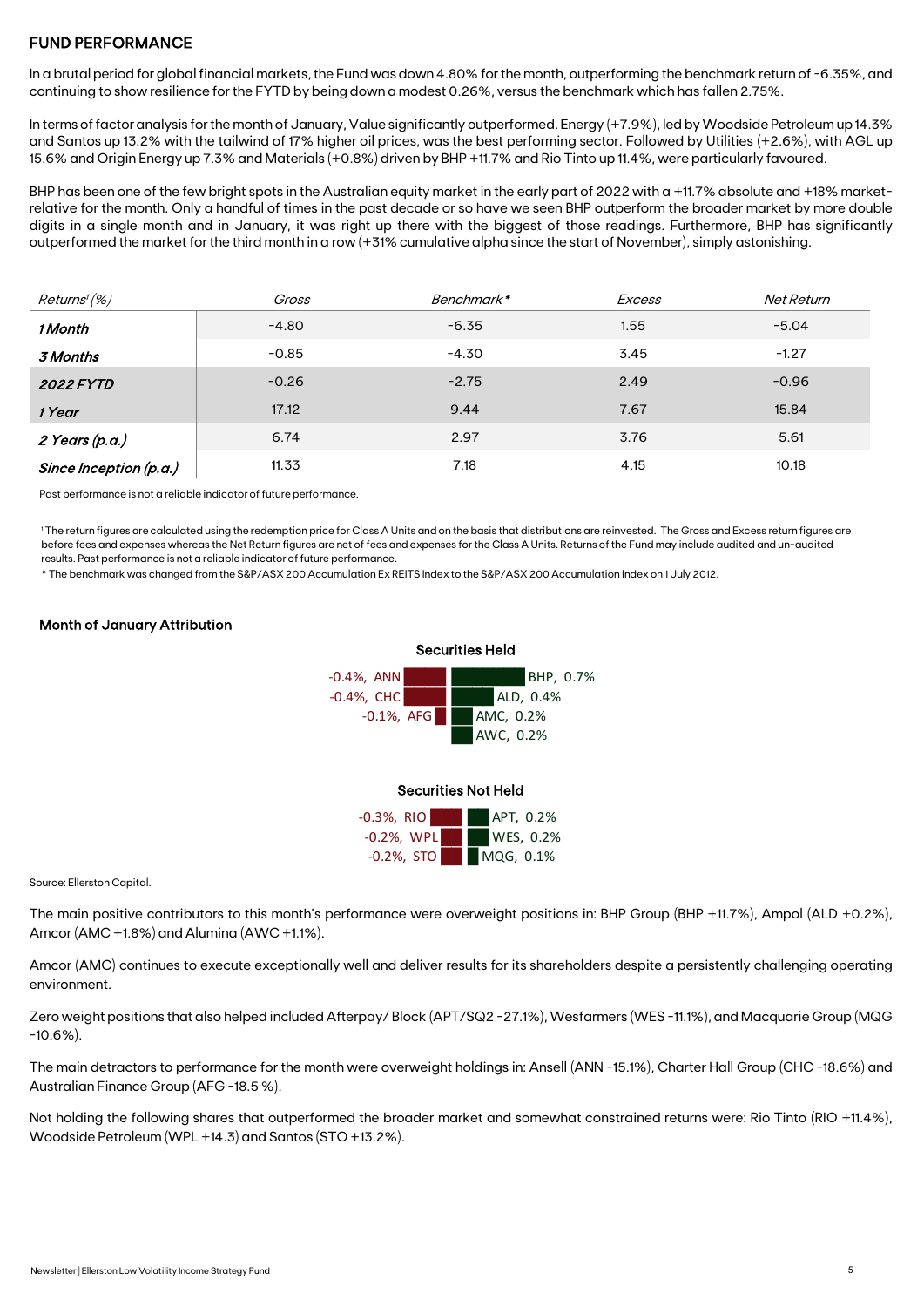## FUND ACTIVITY

Whilst many stocks and sectors have re-rated significantly from their March 2020 pandemic lows, we continue to seek, and more importantly are still finding plenty of opportunities that we believe are highly compelling, are mispriced and should deliver over the medium term.

We have been repositioning the Fund to better suit current conditions, aiming for higher dividend growth and enhanced yield. In January, we introduced GrainCorp, having pulled back on market concerns of too much rain, however, we are confident that the company will extend its current purple patch into FY23. GNC should deliver solid profit growth and higher dividends should flow. Also, Suncorp Group (a beneficiary of higher interest rates) was added ahead of the February reporting season, where market expectations were low going into the result, however we expect the company to deliver with its 1H results as GWP's harden. A few new higher sustainable dividend yielding names were also added, including GPT Group, Medibank Private, Stockland Corporation and Transurban Group and we also further strengthened the existing holdings in Ampol, Ansell and Alumina. To fund the above additions, we exited Link Administration (under takeover and was trading above the cash offer price), Peter Warren Automotive, QBE Insurance, Tabcorp Holdings, Telstra and Westpac. Plus we continued to trim Charter Hall Group, Goodman Group and Woolworths.

The dividend yield of the Fund has now been enhanced to 4.5% with far superior DPS growth.

| <b>NEW STOCKS ADDED</b>    | <b>STOCKS EXITED</b>                          |  |  |
|----------------------------|-----------------------------------------------|--|--|
| GrainCorp                  | Link Administration Holdings<br>$\bullet$     |  |  |
| <b>GPT Group</b>           | Peter Warren Automotive Holdings<br>$\bullet$ |  |  |
| <b>Medibank Private</b>    | <b>QBE Insurance Group</b><br>$\bullet$       |  |  |
| Stockland Corporation<br>٠ | <b>Tabcorp Holdings</b><br>$\bullet$          |  |  |
| Suncorp Group<br>$\bullet$ | Telstra Corporation<br>$\bullet$              |  |  |
| <b>Transurban Group</b>    | Westpac Banking Corporation<br>$\bullet$      |  |  |
|                            |                                               |  |  |
| <b>INCREASED</b>           | <b>DECREASED</b>                              |  |  |
| Ampol                      | <b>Charter Hall Group</b><br>$\bullet$        |  |  |

- Ansell
- Alumina
- Goodman Group
- Woolworths Group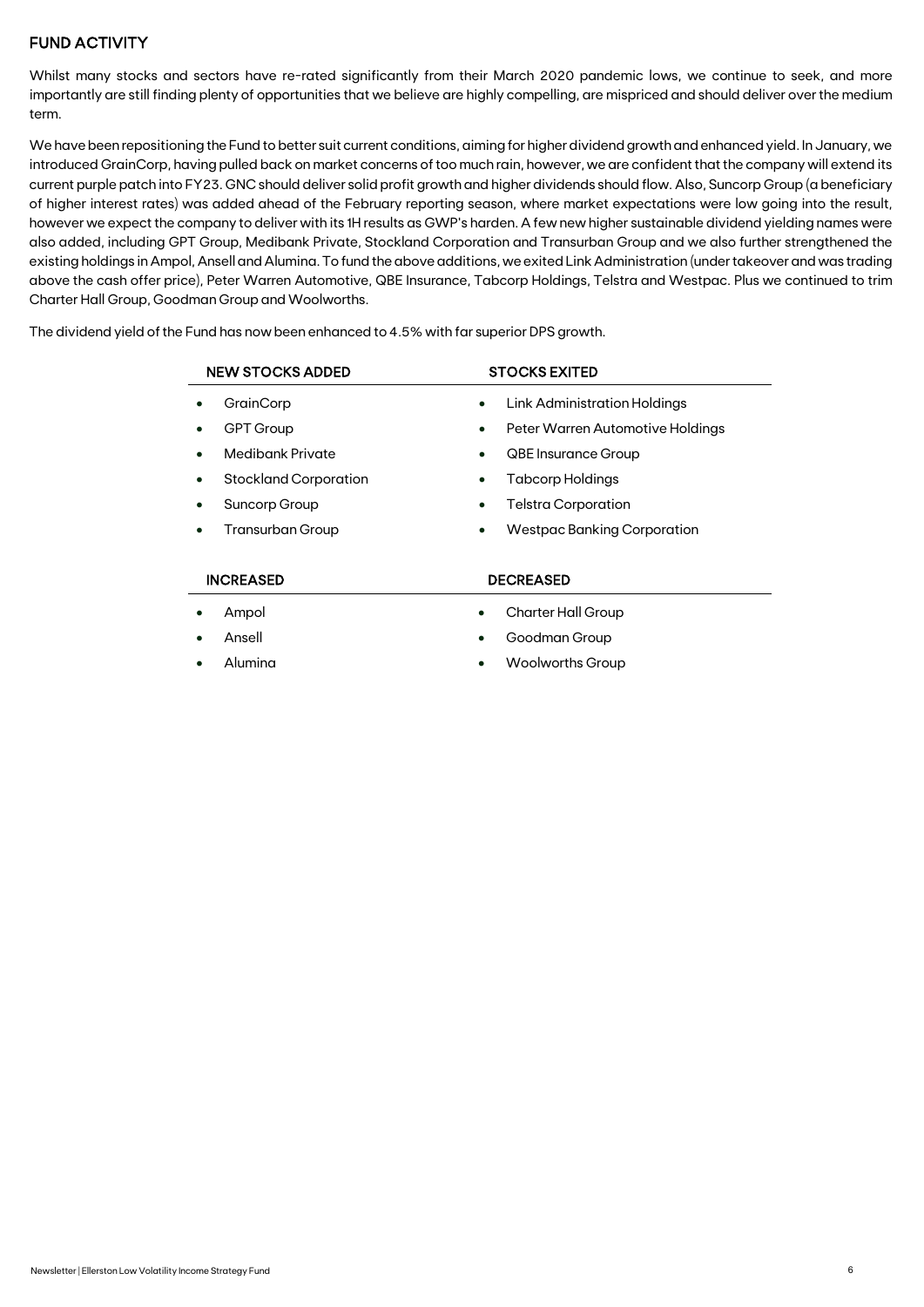## FUND STRATEGY AND OUTLOOK

A lot has happened in financial markets and in the geo-politics since our last post, so we continue to aggressively pivot where necessary as discussed in the Fund Activity section.

The biggest underweight from a risk perspective is to the Financials sector, which FYTD, has proved fruitful. Whilst the pending reporting season might spark a temporary relief rally, with further net interest margin pressure to come and a Federal election looming (and the prospect of a Labour victory), we remain cautious and watch with keen interest. NAB remains our pick of the bunch where we remain overweight.

In the US, we are at the half-way mark for 4Q reporting season and 46.5% of the S&P 500's market cap have reported, with 72% of companies beating estimates. Expectations currently are for revenues and EPS growth of 14.0% and 22.5% respectively. Price actions post results have been relatively muted compared to the last couple of quarters. Companies beating on both revenues and EPS are outperforming the market by 0.3% vs. an average of 1.8%, while stocks missing on both are underperforming by -2.0% vs. -3.1%.

The ISM Manufacturing PMI captured the boom in goods spending during the initial phase of the pandemic and has proved resilient, but there is a risk of a mid-cycle slowdown as spending shifts back towards services as economies progressively normalise.



Source: Macquarie Research.

This has been reflected in the massive goods inflation, whereas services inflation has been more in line with past post-recession outcomes.



Source: UBS.

The US Federal Reserve has struck a very hawkish tone at its first meeting of the year with rate rises to be sooner rather than later. The Fed is highly motivated to curb an inflation rate running at the hottest levels in almost 4 decades and seems unlikely to be dissuaded by the recent share market volatility. Market observers now see lift-off in March as a certainty with expectations having shifted from four hikes in 2022 to five. The Fed also released a paper outlining principles to start "significantly reducing" the bond holdings on its balance sheet, without nominating a specific time frame for this.

The impact and effects of the Omicron variant continue to be felt, however, the medium-term outlook for Australia's post-pandemic recovery remains constructive with solid consumer and corporate balance sheets and a broad reopening pulse yet to be fully executed. The oil in the ointment is the ultimate tightening of financial conditions as the RBA joins other central banks in lifting rates and withdrawing liquidity. The upcoming Federal election outcome and subsequent policy settings will also be important.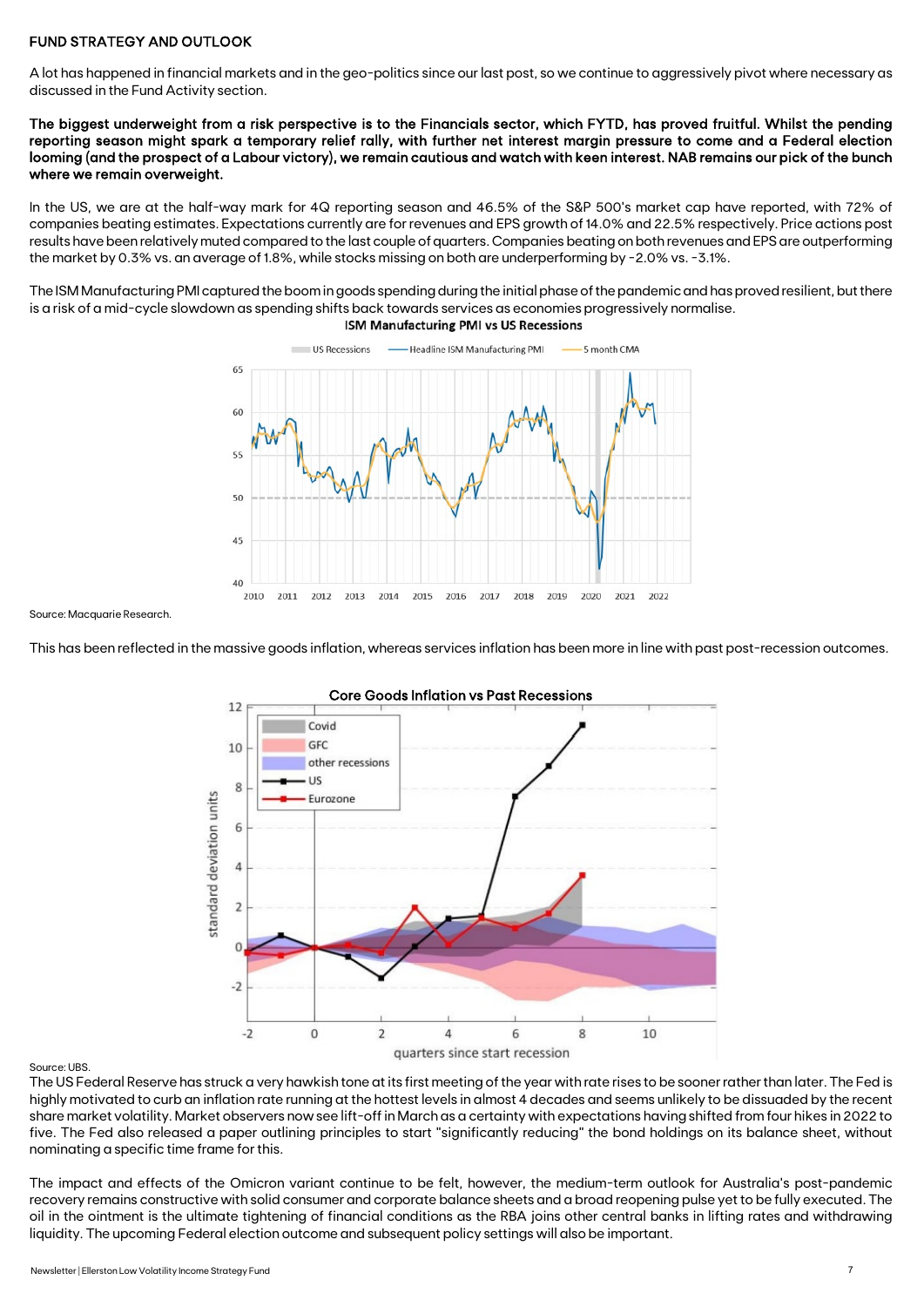Valuations have in the past 3-5 years been supported by historically record low bond rates and earnings growth. In January, for the first time we started to see the "expensive" side of the Australian market, the Industrials ex-Financials, subjected to a material derating.



The 12M forward PE of the Industrials ex-Financials has Fallen from 30.2x to 26.2x<br> $\frac{12\text{me}}{2}$  =  $\frac{12\text{Me}}{2}$  F (x)

#### Source: Morgan Stanley Research.

It goes without saying that higher rates as signalled by key central banks will act as a major headwind to the returns in key segments of the market, with earnings continuing to be the key driver. Earnings momentum is relatively better in Industrials and Materials, where the Fund is well positioned. As emphasised for the past few months in previous communiques, the high flying tech sector, which has started to sour, will be especially vulnerable against this backdrop.



## Annual Consensus EPS Growth Trends FY21-24

Source: Morgan Stanley Research.

Again, while we would like to believe that fundamentals drive market internals, past experience dictates that the direction of key interest rates and the constant threat of a potential relapse in growth and disruption caused by a fourth wave of the pandemic will dominate the investment debate. This will culminate in ongoing restless sector and factor rotation. Central banks have finally fessed up that inflation is higher and more persistent than expected, and that rates need to rise and Quantitative Tapering (QT) needs to occur.

The secular underperformance of Value to Growth since the GFC has been synonymous with low inflation and extremely accommodative monetary policy, negative real and absolute interest rates.

#### We are now at the major pivot point of "normalisation" and hence growth is no longer a one way bet.



Source: Goldman Sachs.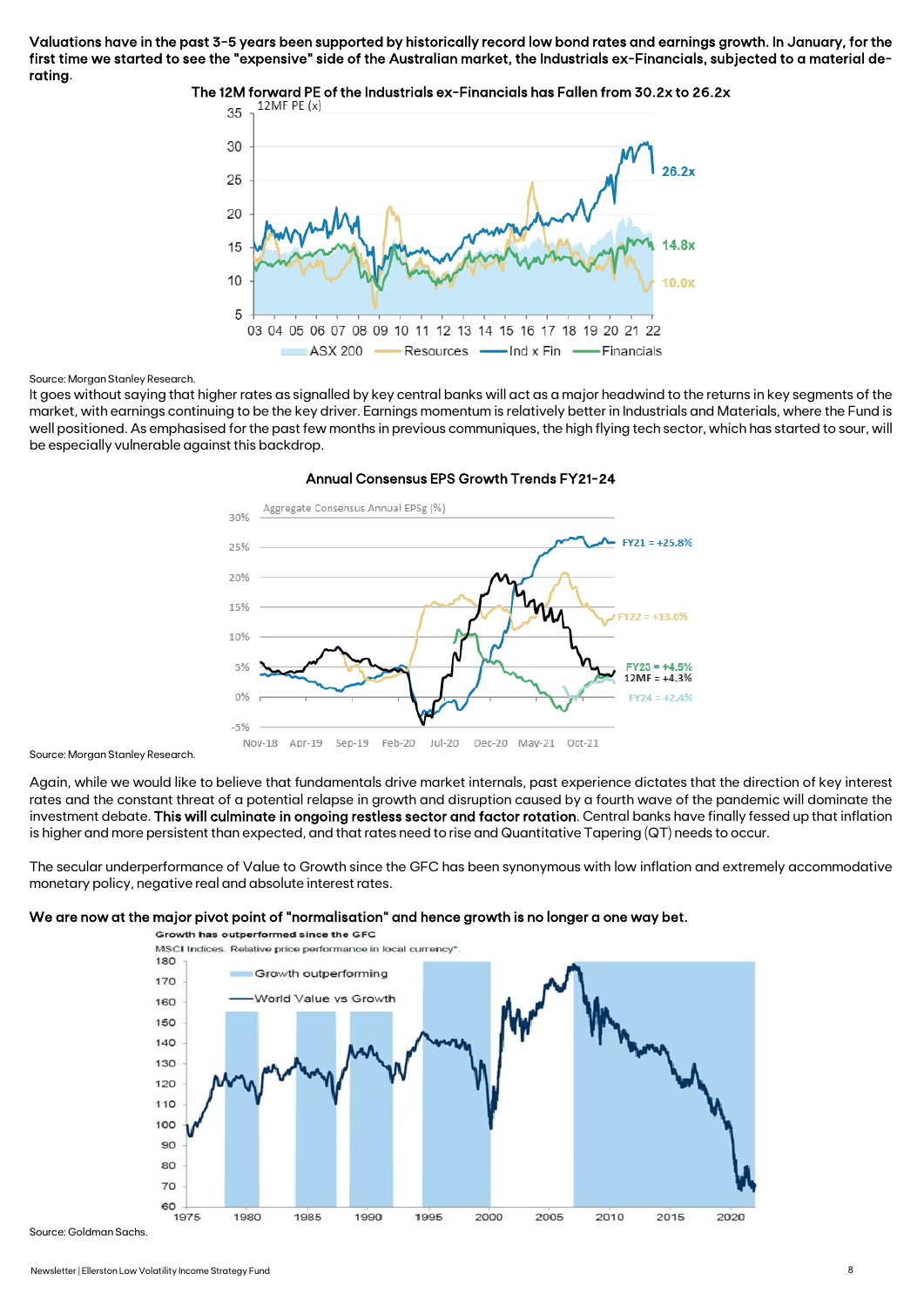We believe that the portfolio is well positioned against the above backdrop. Rising interest rates will weigh heavily on the extreme growth at any price and tech heavy names, where we have remained consistently underweight from a portfolio construction and philosophical perspective. It is just a matter of time before the US 10 year bond yields punch through 2%. As we have been saying for a while, we expect inflation to spike. As a result, investors are shifting their focus away from concept stocks and pivoting back to fundamental analysis. Whilst certain stocks in the portfolio are out of favour with the market currently (mostly due to short term earnings pressure caused by supply chain and COVID-19 dislocations), these unloved or mispriced stocks continue to trade at attractive valuations. Alumina and Ansell are good examples of stocks the market clearly seems to hate. Taking a medium term view, they should re-rate over time. It's all about playing the long game, being patient and looking over the valley!

The Beta of the Fund (a measure of volatility) is now 0.85 from 0.92 in December, compared to the market beta of 1.00. This reflects the repositioning of the Fund for higher sustainable dividend growth. The expected FY22 dividend growth rate of investee companies held within the portfolio sits at 18.3% and is comfortably above that of the market at 6.2%. The Fund's forecast dividend yield of 4.5% is higher than the market yield of 4.0%, with the level of franking broadly in line with the market.